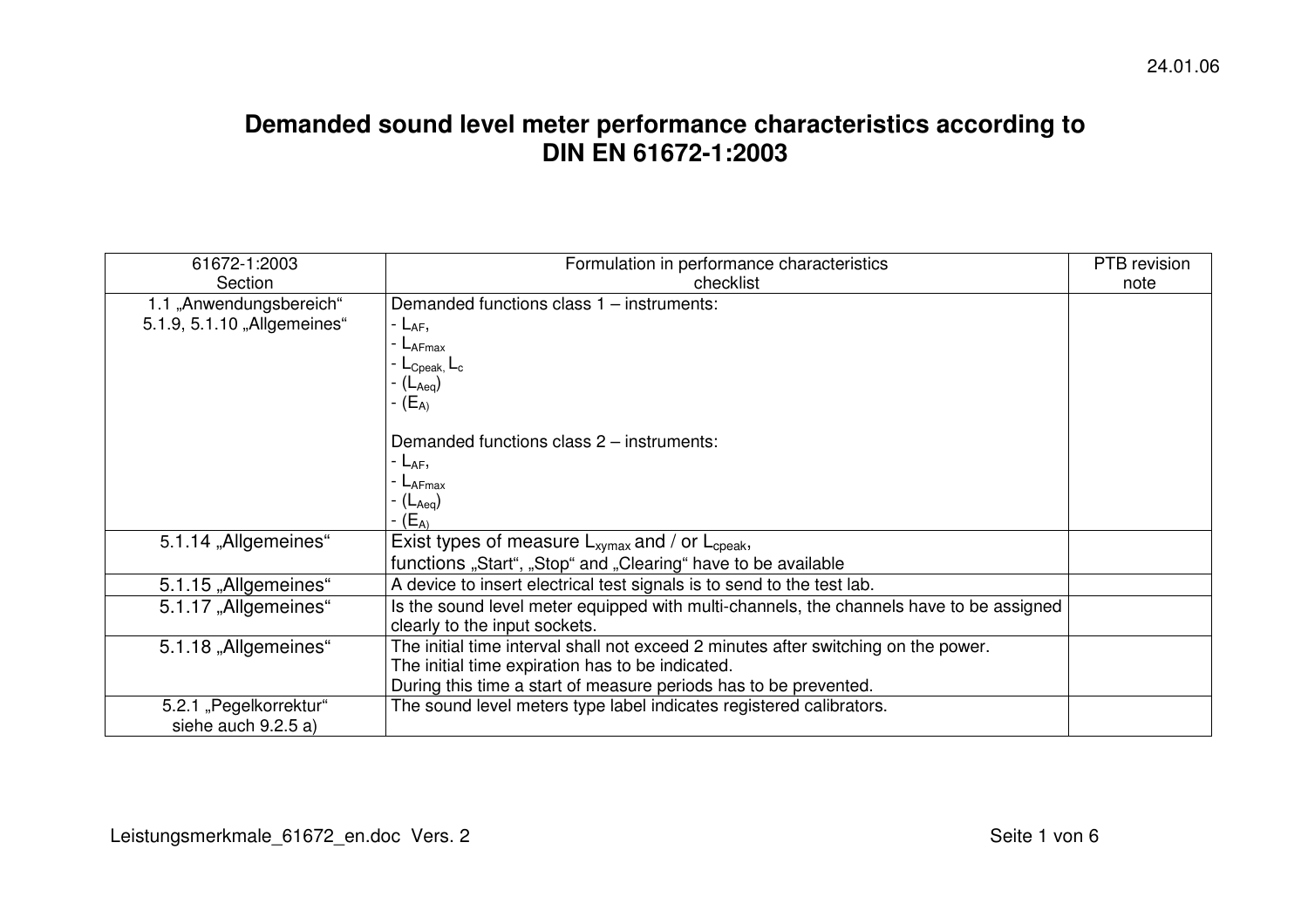| 61672-1:2003                     | Formulation in performance characteristics                                                  | PTB revision |
|----------------------------------|---------------------------------------------------------------------------------------------|--------------|
| Section                          | checklist                                                                                   | note         |
| 5.2.2 "Pegelkorrektur"           | The calibrators performance classification corresponds at least with the one of the sound   |              |
|                                  | level meter.                                                                                |              |
|                                  |                                                                                             |              |
|                                  | The specified calibrator is not a laboratory standard sound calibrator                      |              |
| 5.2.6 "Pegelkorrektur"           | Maximum deviations of measured correction values from manufacturer specifications:          |              |
|                                  | two thirds of the values in table 2                                                         |              |
| 5.5.4 "Pegellinearität"          | On the reference level range, the extent of the linear operating range shall be at least 60 |              |
|                                  | dB at 1 kHz.                                                                                |              |
| 5.5.8 "Pegellinearität"          | Required overlap of adjacent linear operating ranges of sound level meters,                 |              |
|                                  | - measuring exclusively time-weighted > 30 dB,                                              |              |
|                                  | - measuring time-average - or sound exposure level > 40 dB                                  |              |
| 5.10.1                           | The sound level meter has an overload indicator that shall be operative for each            |              |
| "Bereichsüberschreitungsanzeige" | applicable display.                                                                         |              |
| siehe auch 9.2.6 k)              | Exist several overload displays, they have to be exactly synchronized.                      |              |
| 5.10.4                           | At measurements of time-weighted and overload sound levels lasting less than 1 s, an        |              |
| "Bereichsüberschreitungsanzeige" | overload indication of at least 1 s has to be presented.                                    |              |
|                                  | At longer overload sound levels an overload indication has to be presented at least as      |              |
|                                  | long as the overload condition exists.                                                      |              |
| 5.10.5                           | Is one of the measurement functions                                                         |              |
| "Bereichsüberschreitungsanzeige" |                                                                                             |              |
|                                  | $L_{eq}$                                                                                    |              |
|                                  | $E_A$                                                                                       |              |
|                                  | $L_{\text{smax}}/L_{\text{fmax}}$                                                           |              |
|                                  | $L_{\text{cpeak}}$                                                                          |              |
|                                  | or another time interval related type of measure available, a latch on overload indicator   |              |
|                                  | has to be integrated.                                                                       |              |
| 5.11.1                           | At levels underneath the linear operating ranges an under-range condition has to be         |              |
| Bereichsunterschreitungsanzeige  | displayed before the tolerance limits on level linearity error are exceeded.                |              |
| siehe auch 9.2.6 k)              | The under-range display shall be presented as long as the condition continues, but at       |              |
|                                  | least 1 s.                                                                                  |              |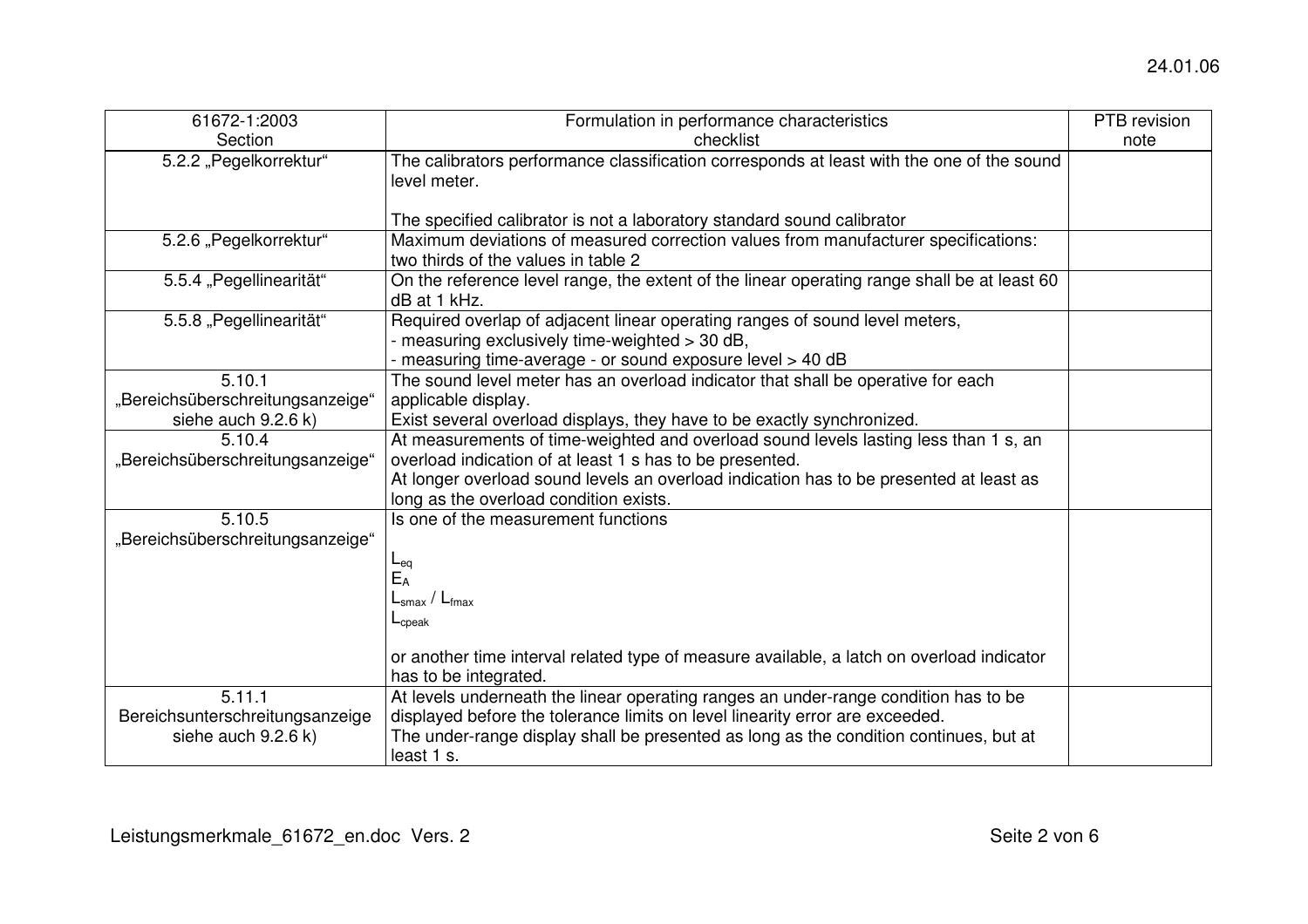| 61672-1:2003                                 | Formulation in performance characteristics                                                                   | PTB revision |
|----------------------------------------------|--------------------------------------------------------------------------------------------------------------|--------------|
| Section                                      | checklist                                                                                                    | note         |
| 5.12.1                                       | The display range for peak C sound levels should be at least 40 dB in reference level                        |              |
| "C-bewerteter Spitzenschallpegel"            | range.                                                                                                       |              |
| siehe auch 9.2.3 i)                          |                                                                                                              |              |
| 5.13.1 "Zurücksetzen"<br>siehe auch 9.2.6 i) | Is one of the measurement functions                                                                          |              |
|                                              |                                                                                                              |              |
|                                              | $E_{\text{eq}}$<br>$E_{\text{A}}$                                                                            |              |
|                                              | $L_{\text{smax}}$ / $L_{\text{fmax}}$                                                                        |              |
|                                              | $L_{\rm cpeak}$                                                                                              |              |
|                                              |                                                                                                              |              |
|                                              | or another time interval related type of measure available, facilities have to be contained                  |              |
|                                              | to clear the data-storage device and re-initiate a measurement.                                              |              |
|                                              |                                                                                                              |              |
|                                              | Time interval related types of measure have to be legible as constant numerical value                        |              |
|                                              | after the end of the measuring period.                                                                       |              |
| 5.13.2 "Zurücksetzen"                        | The reset facility transports all time interval related types of measure in a defined starting<br>condition. |              |
|                                              | Incorrect value display for time interval related types of measure should be ruled out.                      |              |
| 5.15.1 "Anzeige"                             | In case several measurement quantities can be displayed, it has to be possible to                            |              |
|                                              | indicate them clearly.                                                                                       |              |
| 5.15.3 "Anzeige"                             | The display resolution has to be 0,1 dB or lower.                                                            |              |
|                                              | The display range has to comprise at least 60 dB.                                                            |              |
| 5.15.4 "Anzeige"                             | Digital display: The chosen type of value is continually up-dated.                                           |              |
| 5.17.1                                       | During time interval related measurements elapsed time is constantly displayed.                              |              |
| "Vorrichtungen zur Zeitmessung"              | For test purposes it has to be possible to select at least one pre-set time interval of 10 s.                |              |
| siehe auch $9.2.6$ g)                        |                                                                                                              |              |
| 5.18.2                                       | Maximum values of radio frequency emission:                                                                  |              |
| "Hochfrequenzaussendung und                  | 30 dB for frequencies from 30 MHz to 230 MHz.                                                                |              |
| Störungen des öffentlichen                   | 37 dB for frequencies from 230 MHz to 1 GHz                                                                  |              |
| Stromnetzes"                                 | (reference: 1uV/m, distance 10 m)                                                                            |              |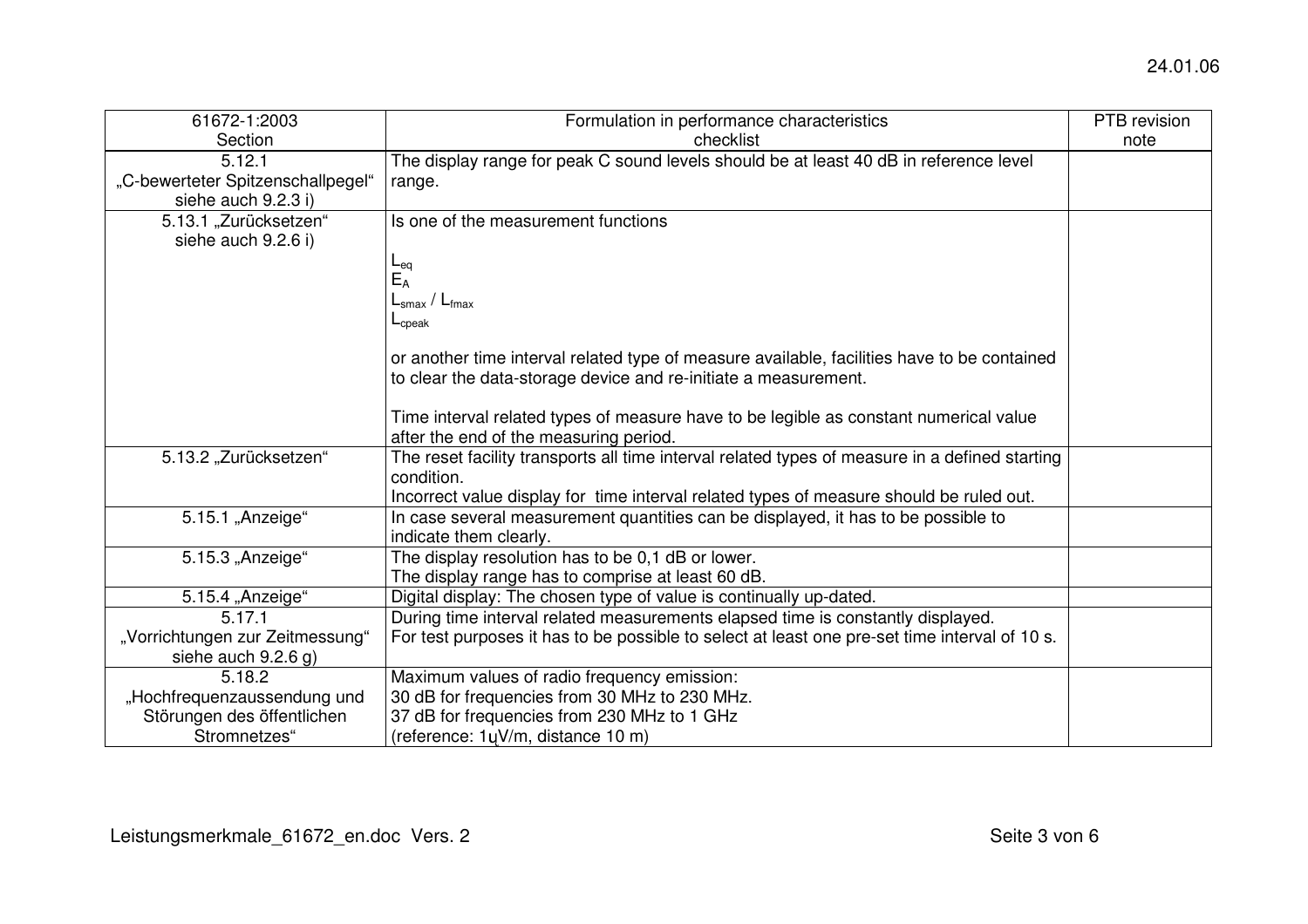| 61672-1:2003                | Formulation in performance characteristics                                                   | PTB revision     |
|-----------------------------|----------------------------------------------------------------------------------------------|------------------|
| Section                     | checklist                                                                                    | note             |
| 5.18.3                      | Observance of maximum values by power supply feed back according to table 5.                 |                  |
| "Hochfrequenzaussendung und |                                                                                              |                  |
| Störungen des öffentlichen  | (Demands are complied with when interfering voltage peaks amount to less than                |                  |
| Stromnetzes"                | corresponding average values.)                                                               |                  |
| 5.19.1 "Übersprechen"       | In case several measuring channels are available, the channels have to be assigned           |                  |
| siehe auch 5.1.17, 5.19.2   | clearly to the displayed types of measurement.                                               |                  |
|                             | The signal space caused by channel crosstalk has to amount to at least 70 dB in the          |                  |
|                             | described test procedure.                                                                    |                  |
| 5.20.1 "Stromversorgung"    | Indication for sufficient power supply.                                                      |                  |
| 5.20.2 "Stromversorgung"    | At an unstable power supply of the sound level meter the error limits demanded in the        |                  |
| siehe auch 9.3 j)           | manual have to be met.                                                                       |                  |
|                             |                                                                                              |                  |
| 6.1.3                       | The fixed sound calibrator operates in a 125 Hz to 1250 Hz frequency range. The              |                  |
| "Umgebungsbedingungen       | calibration level dependance of the fixed sound calibrator on the surrounding conditions     |                  |
| allgemein"                  | is known.                                                                                    |                  |
| 61672-1:2003                | Test at surrounding conditions excludes condensation above +39 °C or below -15 °C.           | Only relevant to |
| 6.1.4                       |                                                                                              | PTB test         |
|                             |                                                                                              |                  |
| Umgebungsbedingungen        |                                                                                              |                  |
| allgemein                   |                                                                                              |                  |
| 6.2.1                       | Observance of demanded error limits (class1 $\pm$ 0,7 dB, class 2 $\pm$ 1,0 dB plus expanded |                  |
| "Umgebungsbedingung         | uncertainty of measurement) at static pressure ranging from 85 kPa to 108 kPa.               |                  |
| Stat. Druck"                |                                                                                              |                  |
| 6.2.2                       | Observance of demanded error limits (class1 $\pm$ 1,2 dB, class 2 $\pm$ 1,9 dB plus expanded |                  |
| "Umgebungsbedingung         | uncertainty of measurement) at static pressure ranging from 65 kPa to 85 kPa.                |                  |
| Stat. Druck"                |                                                                                              |                  |
| 6.3.3                       | Observance of demanded error limits:                                                         |                  |
| "Umgebungsbedingung         |                                                                                              |                  |
| Lufttemperatur"             | Class $1 \pm 0.8$ dB plus expanded uncertainty of measurement                                |                  |
| PTB-Forderung               | at range of $-10$ °C to $+50$ °C and relative humidity between 25 % and 90 %                 |                  |
|                             |                                                                                              |                  |
|                             | Class $2 \pm 1,3$ dB plus expanded uncertainty of measurement                                |                  |
|                             | at range of $-10$ °C to +40 °C and relative humidity between 25 % and 90 %                   |                  |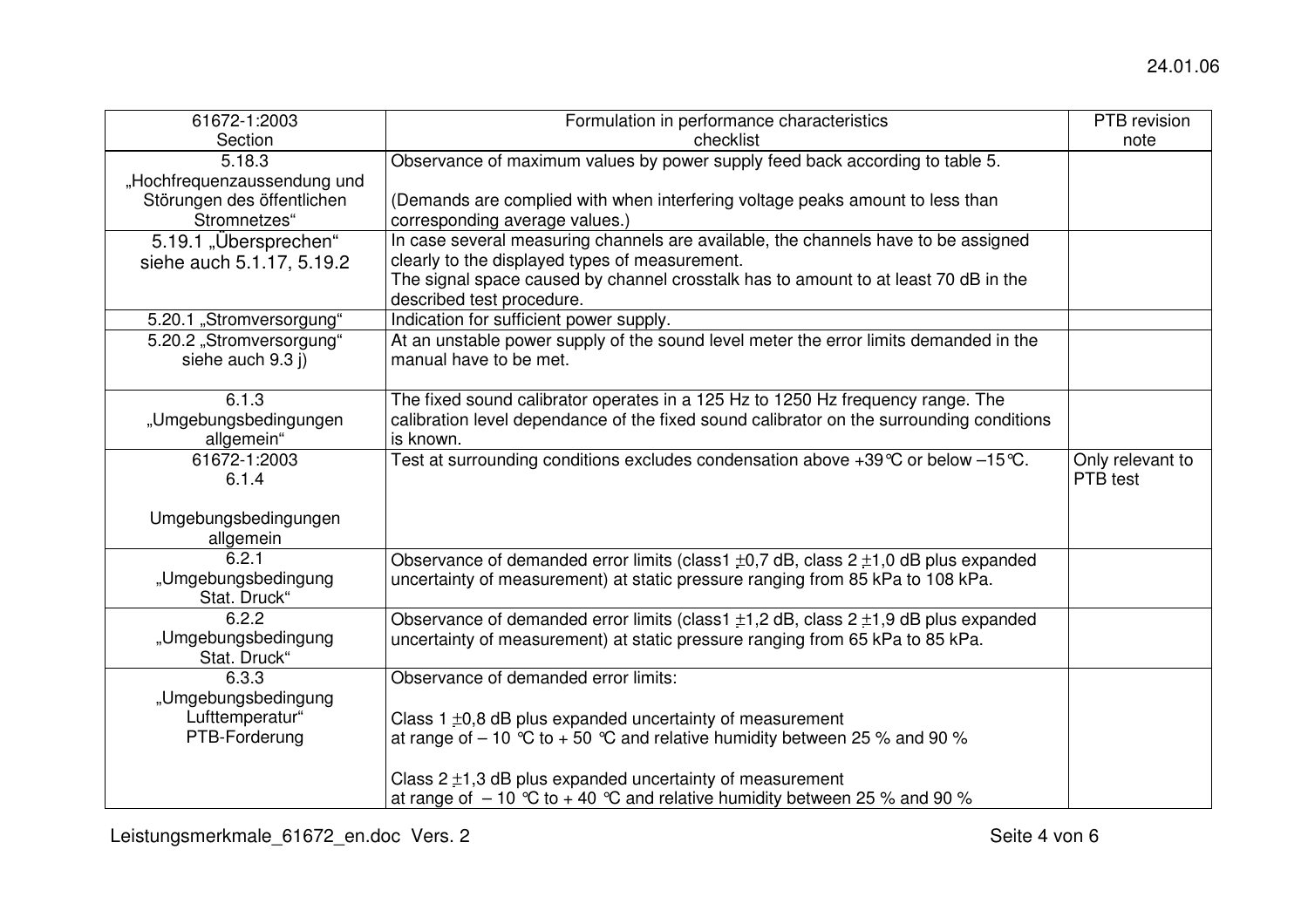| 61672-1:2003                   | Formulation in performance characteristics                                         | PTB revision |
|--------------------------------|------------------------------------------------------------------------------------|--------------|
| Section                        | checklist                                                                          | note         |
| 6.4                            | Observance of demanded error limits:                                               |              |
| "Umgebungsbedingung            |                                                                                    |              |
| Feuchte"                       | Class $1 \pm 0.8$ dB plus expanded uncertainty of measurement                      |              |
| (gleichbedeutend mit 6.3.3)    | at range of $-10$ °C to $+50$ °C and relative humidity between 25 % and 90 %       |              |
|                                |                                                                                    |              |
|                                | Class $2 \pm 1,3$ dB plus expanded uncertainty of measurement                      |              |
|                                | at range of $-10$ °C to $+40$ °C and relative humidity between 25 % and 90 %       |              |
|                                |                                                                                    |              |
|                                | Without condensation at range of $+39$ to $+50^{\circ}$ C and below - 15 °C !      |              |
| 6.5.1                          | The sound level meter continues to operate as intended after exposure to a contact |              |
| "Umgebungsbedingung            | discharge of $\pm$ 4 kV and air discharge of $\pm$ 8 kV.                           |              |
| elektrostat. Entladung"        |                                                                                    |              |
| 6.5.2                          | Electrostatic discharges according to 6.5.1 do not result in:                      |              |
| "Umgebungsbedingung            | Change of operating state                                                          |              |
| elektrostat. Entladung"        | Change of configuration                                                            |              |
| siehe auch 9.2.8 b)            | Corruption of stored data                                                          |              |
|                                | Loss of stored data                                                                |              |
| 6.6.1                          | The defined power- or radio frequency fields do not cause:                         |              |
| "Umgebungsbedingung            | Change of operating state                                                          |              |
| Netz- und Hochfrequenzfelder"  | Change of configuration                                                            |              |
|                                | Corruption of stored data                                                          |              |
|                                | Loss of stored data                                                                |              |
| 6.6.6                          | Observance of demanded error limits:                                               |              |
| "Umgebungsbedingung            | Class $1 \pm 1.3$ dB plus expanded uncertainty of measurement                      |              |
| Netz- und Hochfrequenzfelder"  | Class $2 \pm 2.3$ dB plus expanded uncertainty of measurement                      |              |
|                                | Deviation of display with / without power resp. radio frequency field influence    |              |
| 6.6.7                          | Group Y and Z sound level meter interference immunity to                           |              |
| "Umgebungsbedingung            | radio frequency common mode interference                                           |              |
| Netz-- und Hochfrequenzfelder" | fast transients on the power supply                                                |              |
|                                | voltage dips                                                                       |              |
|                                | as described in the standard.                                                      |              |